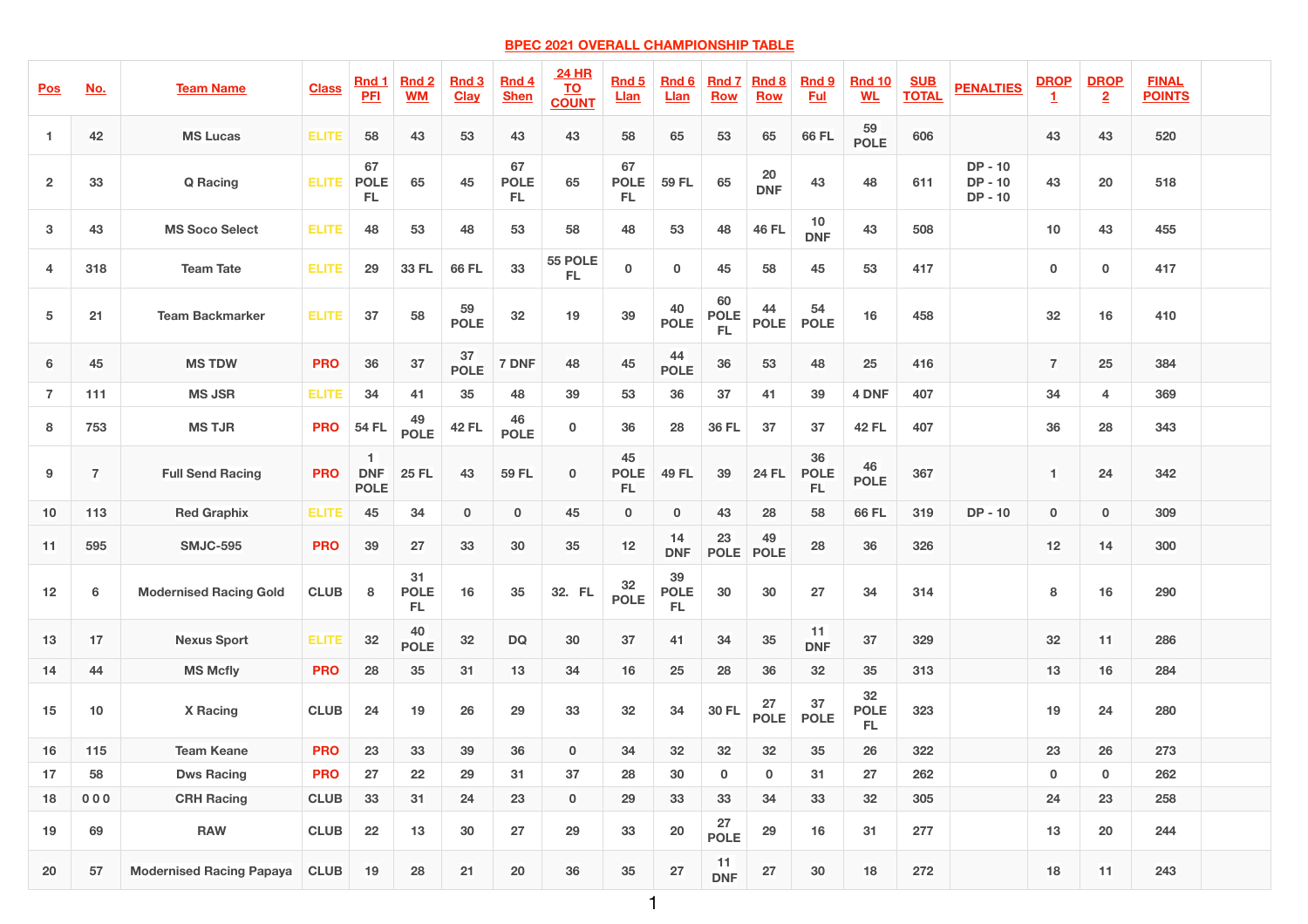| <u>Pos</u> | No.             | <b>Team Name</b>                   | <b>Class</b> | <b>Rnd 1</b><br><b>PFI</b> | <b>Rnd 2</b><br><b>WM</b> | <b>Rnd 3</b><br><b>Clay</b> | Rnd 4<br><b>Shen</b>     | <b>24 HR</b><br><b>TO</b><br><b>COUNT</b> | <b>Rnd 5</b><br><b>Llan</b>    | <b>Rnd 6</b><br><u>Llan</u> | <b>Rnd 7</b><br><b>Row</b>           | <b>Rnd 8</b><br><b>Row</b> | <b>Rnd 9</b><br><b>Ful</b> | <b>Rnd 10</b><br><b>WL</b> | <b>SUB</b><br><b>TOTAL</b> | <b>PENALTIES</b> | <b>DROP</b>    | <b>DROP</b><br>$\overline{2}$ | <b>FINAL</b><br><b>POINTS</b> |  |
|------------|-----------------|------------------------------------|--------------|----------------------------|---------------------------|-----------------------------|--------------------------|-------------------------------------------|--------------------------------|-----------------------------|--------------------------------------|----------------------------|----------------------------|----------------------------|----------------------------|------------------|----------------|-------------------------------|-------------------------------|--|
| 21         | 959             | <b>SMJC-959</b>                    | <b>CLUB</b>  | 15                         | <b>25</b>                 | 21<br><b>POLE</b>           | 22                       | 32                                        | 30                             | 31                          | 18                                   | 24                         | 24                         | 11                         | 264                        |                  | 15             | 11                            | 238                           |  |
| 22         | 36              | <b>KASH Bandits</b>                | <b>CLUB</b>  | 21                         | 26                        | <b>26 FL</b>                | 26                       | 27<br><b>POLE</b>                         | 19                             | 29                          | 27                                   | 11<br><b>DNF</b>           | 26                         | 28                         | 266                        |                  | 19             | 11                            | 236                           |  |
| 23         | 13              | <b>Red Racing</b>                  | <b>ELITE</b> | 35                         | 36                        | 37                          | 37                       | $\mathbf 0$                               | $\mathbf 0$                    | $\mathbf 0$                 | $\mathbf 0$                          | $\bf{0}$                   | 41                         | 33                         | 219                        |                  | $\bf{0}$       | $\mathbf 0$                   | 219                           |  |
| 24         | 303             | 303 Racing                         | <b>CLUB</b>  | 17                         | 21                        | 22                          | 17                       | 25                                        | 26                             | 23                          | 24                                   | 31                         | 20                         | 21                         | 247                        |                  | 17             | 17                            | 213                           |  |
| 25         | 24              | <b>Modernised Racing Azure</b>     | <b>CLUB</b>  | $\bf{0}$                   | $\mathbf 0$               | 15                          | 28                       | 24                                        | 21                             | 16                          | 15                                   | 18                         | 23                         | 24                         | 184                        |                  | $\bf{0}$       | $\bf{0}$                      | 184                           |  |
| 26         | 18              | <b>On Point Racing</b>             | <b>CLUB</b>  | 9                          | 17                        | 9                           | 19                       | 14                                        | 22                             | 26                          | 16                                   | 17                         | 18                         | 29                         | 196                        |                  | 9              | 9                             | 178                           |  |
| 27         | 40              | <b>MADD Racing</b>                 | <b>CLUB</b>  | $\overline{2}$             | 9                         | 14                          | 18                       | 12                                        | 25                             | 17                          | 23                                   | 21                         | 17                         | 22                         | 180                        |                  | $\overline{2}$ | 9                             | 169                           |  |
| 28         | 98              | <b>Baron Racing</b>                | <b>ELITE</b> | 41                         | 0 DNF                     | $\mathbf 0$                 | 41                       | $\mathbf 0$                               | 41                             | 45                          | $\mathbf 0$                          | $\bf{0}$                   | $\mathbf 0$                | $\bf{0}$                   | 168                        |                  | $\mathbf 0$    | $\mathbf 0$                   | 168                           |  |
| 29         | 31              | <b>Modernised Racing Magenta</b>   | <b>CLUB</b>  | 13                         | 18                        | 10                          | 24                       | <b>20</b>                                 | 18                             | 21                          | 19                                   | 19                         | 14                         | 15                         | 191                        |                  | 10             | 13                            | 168                           |  |
| 30         | 11              | <b>MS Carshop</b>                  | <b>ELITE</b> | $\bf{0}$                   | $\mathbf 0$               | $\bf{0}$                    | 39                       | $\bf{0}$                                  | $\mathbf{0}$                   | $\mathbf{0}$                | 41                                   | 39                         | $\mathbf{0}$               | 39                         | 158                        |                  | $\bf{0}$       | $\bf{0}$                      | 158                           |  |
| 31         | 114             | <b>MB Karting</b>                  | <b>JNR</b>   | 20                         | <b>9 FL</b>               | 30<br><b>POLE</b><br>FL     | $\mathbf{0}$             | $\bf{0}$                                  | <b>25</b><br><b>POLE</b><br>FL | 37<br><b>POLE</b><br>FL     | 9<br><b>DNF</b><br><b>POLE</b><br>FL | 35<br><b>POLE</b><br>FL,   | $\mathbf{0}$               | $\bf{0}$                   | 165                        |                  | $\bf{0}$       | 9                             | 156                           |  |
| 32         | 881             | <b>Bluespeed Racing</b>            | <b>PRO</b>   | $\bf{0}$                   | $\mathbf{0}$              | $\bf{0}$                    | 25                       | $\bf{0}$                                  | $\mathbf{0}$                   | $\mathbf{0}$                | <b>25</b>                            | 22                         | $\bf{0}$                   | 23                         | 141                        |                  | $\bf{0}$       | $\mathbf{0}$                  | 141                           |  |
| 33         | 89              | <b>Modernised Racing Lime</b>      | <b>CLUB</b>  | $\bf{0}$                   | $\mathbf{0}$              | 17                          | 14                       | $\bf{0}$                                  | 17                             | 19                          | 20                                   | 15                         | <b>30 FL</b>               | 13                         | 145                        | $DP - 10$        | $\bf{0}$       | $\mathbf 0$                   | 135                           |  |
| 34         | 88              | <b>GRABEX RACING</b>               | <b>CLUB</b>  | $\overline{4}$             | 5                         | 12                          | 8 DNF                    | 18                                        | 15                             | 18                          | 13                                   | 12                         | <b>19</b>                  | 7 DNF                      | 131                        |                  | $\overline{4}$ | $5\phantom{.0}$               | 122                           |  |
| 35         | 99              | <b>Double R</b>                    | <b>PRO</b>   | $\bf{0}$                   | 30                        | 34                          | $\bf{0}$                 | $\mathbf 0$                               | 27                             | $\mathbf 0$                 | 31                                   | $\mathbf 0$                | $\bf{0}$                   | $\bf{0}$                   | 122                        | $DP - 10$        | $\mathbf 0$    | $\mathbf 0$                   | 112                           |  |
| 36         | 22              | <b>Raw 22</b>                      | <b>CLUB</b>  | 6                          | 16                        | 23                          | 16                       | $\bf{0}$                                  | 20                             | 22                          | $\mathbf 0$                          | $\mathbf{0}$               | $\mathbf{0}$               | $\bf{0}$                   | 103                        |                  | $\bf{0}$       | $\mathbf{0}$                  | 103                           |  |
| 37         | 103             | <b>Rethink Racing</b>              | <b>CLUB</b>  | $\bf{0}$                   | 14                        | $\mathbf 0$                 | $\mathbf 0$              | 17                                        | $\mathbf 0$                    | $\mathbf 0$                 | 14                                   | 16                         | 22                         | 8                          | 99                         |                  | $\mathbf 0$    | $\mathbf 0$                   | 99                            |  |
| 38         | 808             | <b>Team Dazzle</b>                 | <b>CLUB</b>  | $\bf{0}$                   | $\mathbf{0}$              | $\mathbf{0}$                | $\mathbf 0$              | $\bf{0}$                                  | $\mathbf{0}$                   | $\mathbf{0}$                | 21                                   | <b>26 FL</b>               | $\mathbf{0}$               | $\mathbf 0$                | 68                         |                  | $\bf{0}$       | $\mathbf 0$                   | 68                            |  |
| 39         | 64              | <b>Phat Send Engineering</b>       | <b>PRO</b>   | 31                         | $\mathbf 0$               | $\mathbf 0$                 | 34                       | $\mathbf 0$                               | $\mathbf 0$                    | $\mathbf 0$                 | $\mathbf 0$                          | $\mathbf 0$                | $\mathbf 0$                | $\bf{0}$                   | 65                         |                  | $\bf{0}$       | $\mathbf{0}$                  | 65                            |  |
| 40         | 77              | <b>Offline Motorsports Legends</b> | <b>PRO</b>   | $\mathbf 0$                | 23                        | $\mathbf 0$                 | $\mathbf 0$              | 41                                        | $\mathbf 0$                    | $\mathbf 0$                 | $\mathbf 0$                          | $\bf{0}$                   | $\mathbf 0$                | $\mathbf 0$                | 64                         |                  | $\mathbf 0$    | $\mathbf 0$                   | 64                            |  |
| 41         | 199             | <b>Megablast Shotblasting</b>      | <b>PRO</b>   | 25                         | 12                        | 19                          | $\mathbf 0$              | $\mathbf 0$                               | $\mathbf 0$                    | $\mathbf 0$                 | $\bf{0}$                             | $\bf{0}$                   | $\mathbf 0$                | $\mathbf 0$                | 56                         |                  | $\mathbf 0$    | $\mathbf{0}$                  | 56                            |  |
| 42         | 68              | <b>Egg Bap &amp; Sauce</b>         | <b>CLUB</b>  | $\mathbf 0$                | $\mathbf{0}$              | $\overline{7}$              | $\mathbf{0}$             | $\bf{0}$                                  | $\mathbf{0}$                   | 24                          | $\mathbf 0$                          | $\bf{0}$                   | 25                         | $\bf{0}$                   | 56                         |                  | $\bf{0}$       | $\mathbf{0}$                  | 56                            |  |
| 43         | 63              | <b>SJS Racing</b>                  | <b>JNR</b>   | 18<br><b>POLE</b><br>FL    | 16<br><b>POLE</b>         | $\mathbf{0}$                | 17<br><b>POLE</b><br>FL. | $\mathbf{0}$                              | $\mathbf{0}$                   | $\mathbf{0}$                | $\bf{0}$                             | $\mathbf{0}$               | $\mathbf{0}$               | $\mathbf 0$                | 51                         |                  | $\mathbf 0$    | $\mathbf 0$                   | 51                            |  |
| 44         | 916             | <b>Reckless Racing</b>             | <b>CLUB</b>  | $\mathbf{3}$               | $\overline{7}$            | $\mathbf 0$                 | 6 DNF                    | 10                                        | $\mathbf 0$                    | $\mathbf 0$                 | 10                                   | 10<br><b>DNF</b>           | $\mathbf 0$                | 5 DNF                      | 51                         |                  | $\mathbf 0$    | $\bf{0}$                      | 51                            |  |
| 45         | 5               | <b>Omega Racing</b>                | <b>PRO</b>   | $\mathbf{0}$               | 45                        | $\mathbf 0$                 | $\mathbf 0$              | $\mathbf 0$                               | $\mathbf{0}$                   | $\mathbf{0}$                | $\mathbf{0}$                         | $\mathbf{0}$               | $\mathbf 0$                | $\mathbf 0$                | 45                         |                  | $\mathbf 0$    | $\mathbf{0}$                  | 45                            |  |
| 46         | 12 <sub>2</sub> | <b>GC Racing</b>                   | <b>CLUB</b>  | $\sim$                     | 4 DNF                     | 13                          | 21                       | $\mathbf 0$                               | U.                             | 0                           |                                      | $\bf{0}$                   | $\mathbf 0$                | 6                          | 44                         |                  | $\bf{0}$       |                               | 44                            |  |
| 47         | 16              | <b>MS Cygnet</b>                   | <b>ELITE</b> | 43                         | $\mathbf{0}$              | $\mathbf 0$                 | $\mathbf{0}$             | $\mathbf 0$                               | $\mathbf 0$                    | $\mathbf 0$                 | $\bf{0}$                             | $\mathbf{0}$               | $\mathbf 0$                | $\mathbf 0$                | 43                         |                  | $\bf{0}$       | $\mathbf 0$                   | 43                            |  |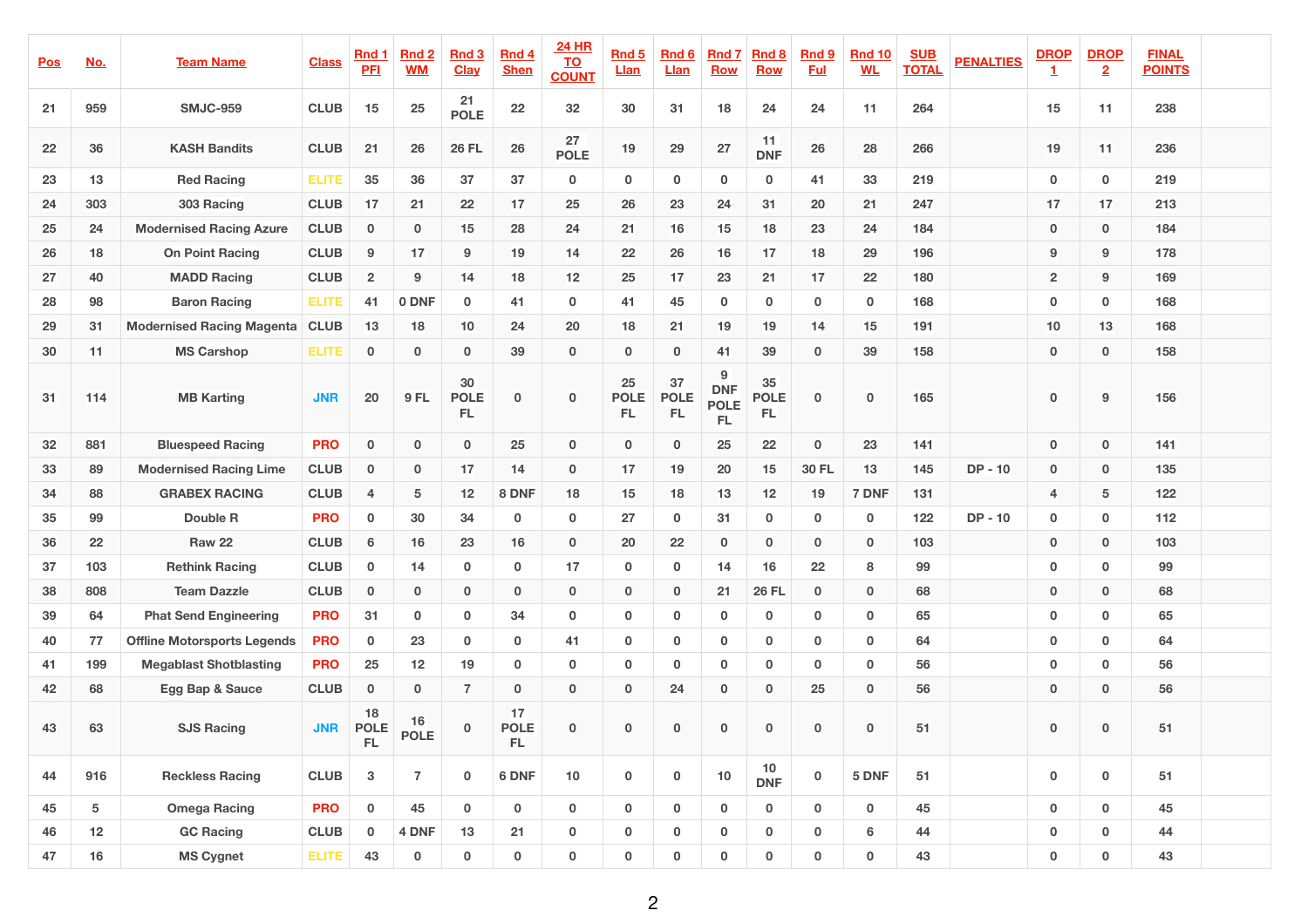| <u>Pos</u> | <u>No.</u>     | <b>Team Name</b>                | <b>Class</b> | <b>Rnd 1</b><br><b>PFI</b>     | <b>Rnd 2</b><br><b>WM</b> | <b>Rnd 3</b><br><b>Clay</b> | <b>Rnd 4</b><br><b>Shen</b> | <b>24 HR</b><br><u>TO</u><br><b>COUNT</b> | <b>Rnd 5</b><br><u>Llan</u> | <b>Rnd 6</b><br><u>Llan</u> | <b>Rnd 7</b><br><b>Row</b> | <b>Rnd 8</b><br><b>Row</b> | <b>Rnd 9</b><br><u>Ful</u> | <b>Rnd 10</b><br><u>WL</u> | <b>SUB</b><br><b>TOTAL</b> | <b>PENALTIES</b> | <b>DROP</b> | <b>DROP</b><br>$\overline{2}$ | <b>FINAL</b><br><b>POINTS</b> |  |
|------------|----------------|---------------------------------|--------------|--------------------------------|---------------------------|-----------------------------|-----------------------------|-------------------------------------------|-----------------------------|-----------------------------|----------------------------|----------------------------|----------------------------|----------------------------|----------------------------|------------------|-------------|-------------------------------|-------------------------------|--|
| 48         |                | <b>TMZ RACING</b>               | <b>CLUB</b>  |                                | 6                         | 8                           | 11                          | 16                                        | $\mathbf{0}$                | $\bf{0}$                    | $\bf{0}$                   | $\bf{0}$                   | $\mathbf{0}$               | $\bf{0}$                   | 42                         |                  | $\bf{0}$    | $\mathbf{0}$                  | 42                            |  |
| 49         | 222            | <b>Stratos Racing</b>           | <b>PRO</b>   | $\bf{0}$                       | $\bf{0}$                  | $\bf{0}$                    | $\bf{0}$                    | $\mathbf 0$                               | $\mathbf{0}$                | $\bf{0}$                    | 8<br><b>DNF</b>            | 13<br><b>DNF</b>           | 21                         | $\overline{\mathbf{0}}$    | 42                         |                  | $\bf{0}$    | $\bf{0}$                      | 42                            |  |
| 50         | 104            | <b>Rethink Racing 2</b>         | <b>CLUB</b>  | $\mathbf{0}$                   | $\mathbf 0$               | $\bf{0}$                    | $\bf{0}$                    | 15                                        | $\mathbf{0}$                | $\bf{0}$                    | 12                         | 14                         | $\bf{0}$                   | $\bf{0}$                   | 41                         |                  | $\bf{0}$    | $\bf{0}$                      | 41                            |  |
| 51         | 181            | <b>MS JNR</b>                   | <b>JNR</b>   | $\bf{0}$                       | $\bf{0}$                  | $\bf{0}$                    | $\bf{0}$                    | $\bf{0}$                                  | $\mathbf 0$                 | $\bf{0}$                    | 17                         | $\bf{0}$                   | $\mathbf 0$                | 22<br><b>POLE</b><br>FL.   | 39                         |                  | $\bf{0}$    | $\bf{0}$                      | 39                            |  |
| 52         | 66             | <b>Dads and Lads Racing</b>     | <b>CLUB</b>  | $\bf{0}$                       | $\mathbf 0$               | $\bf{0}$                    | 12                          | 9                                         | $\mathbf{0}$                | $\mathbf{0}$                | $\bf{0}$                   | $\bf{0}$                   | 15                         | $\bf{0}$                   | 36                         |                  | $\bf{0}$    | $\bf{0}$                      | 36                            |  |
| 53         | 37             | <b>Why So Serious</b>           | <b>CLUB</b>  | 13<br><b>POLE</b><br><b>FL</b> | $\overline{2}$            | $\bf{0}$                    | 12<br><b>POLE</b><br>FL     | 6 DNF                                     | $\mathbf 0$                 | $\mathbf 0$                 | $\mathbf 0$                | $\mathbf 0$                | $\mathbf 0$                | $\mathbf 0$                | 33                         |                  | $\mathbf 0$ | $\bf{0}$                      | 33                            |  |
| 54         | 26             | <b>DJR Racing</b>               | <b>CLUB</b>  | 12                             | 20                        | $\bf{0}$                    | $\mathbf 0$                 | $\mathbf 0$                               | $\mathbf 0$                 | $\mathbf 0$                 | $\mathbf 0$                | $\mathbf 0$                | $\mathbf 0$                | $\bf{0}$                   | 32                         |                  | $\bf{0}$    | $\mathbf 0$                   | 32                            |  |
| 55         | 198            | <b>Dw Racing</b>                | <b>CLUB</b>  | $0$<br>DNF                     | 10                        | $\mathbf 0$                 | $\bf{0}$                    | 22                                        | $\mathbf 0$                 | $\mathbf 0$                 | $\mathbf 0$                | $\mathbf 0$                | $\mathbf 0$                | $\mathbf 0$                | 32                         |                  | $\bf{0}$    | $\mathbf 0$                   | 32                            |  |
| 56         | 9              | <b>Neon Racing</b>              | <b>ELITE</b> | 30                             | $\bf{0}$                  | $\bf{0}$                    | $\mathbf{0}$                | $\bf{0}$                                  | $\mathbf{0}$                | $\mathbf{0}$                | $\bf{0}$                   | $\bf{0}$                   | $\mathbf{0}$               | $\mathbf 0$                | 30                         |                  | $\bf{0}$    | $\bf{0}$                      | 30                            |  |
| 57         | 81             | <b>TTM</b>                      | <b>PRO</b>   | $\mathbf{0}$                   | $\mathbf{0}$              | $\bf{0}$                    | $\bf{0}$                    | 29 POLE<br>[FL]                           | $\bf{0}$                    | $\bf{0}$                    | $\bf{0}$                   | $\bf{0}$                   | $\bf{0}$                   | $\bf{0}$                   | 29                         |                  | $\bf{0}$    | $\bf{0}$                      | 29                            |  |
| 58         | 70             | <b>Slow But Furious</b>         | <b>CLUB</b>  |                                | 11                        | 11                          | $\bf{0}$                    | $\mathbf 0$                               | $\mathbf{0}$                | $\bf{0}$                    | $\mathbf 0$                | $\bf{0}$                   | $\mathbf 0$                | $\bf{0}$                   | <b>28</b>                  |                  | $\bf{0}$    | $\bf{0}$                      | <b>28</b>                     |  |
| 59         | 443            | <b>MSBE</b>                     | <b>CLUB</b>  | $\bf{0}$                       | $\bf{0}$                  | $\bf{0}$                    | $\bf{0}$                    | 28                                        | $\mathbf{0}$                | $\bf{0}$                    | $\bf{0}$                   | $\bf{0}$                   | $\bf{0}$                   | $\bf{0}$                   | 28                         |                  | $\bf{0}$    | $\bf{0}$                      | 28                            |  |
| 60         | 96             | <b>SWKC RACING</b>              | <b>PRO</b>   | $\bf{0}$                       | $\bf{0}$                  | $\bf{0}$                    | $\bf{0}$                    | $\mathbf 0$                               | $13$<br><b>DNF</b>          | 15                          | $\bf{0}$                   | $\bf{0}$                   | $\bf{0}$                   | $\bf{0}$                   | 28                         |                  | $\bf{0}$    | $\bf{0}$                      | 28                            |  |
| 61         | 187            | <b>Frascati Racing</b>          | <b>ELITE</b> | $\bf{0}$                       | $\bf{0}$                  | 27                          | $\mathbf{0}$                | $\bf{0}$                                  | $\mathbf{0}$                | $\bf{0}$                    | $\bf{0}$                   | $\bf{0}$                   | $\bf{0}$                   | $\bf{0}$                   | 27                         |                  | $\bf{0}$    | $\bf{0}$                      | 27                            |  |
| 62         | 777            | <b>Ministry of speed</b>        | <b>CLUB</b>  | <b>26</b>                      | $\mathbf 0$               | $\bf{0}$                    | $\bf{0}$                    | $\mathbf 0$                               | $\mathbf 0$                 | $\mathbf 0$                 | $\mathbf 0$                | $\bf{0}$                   | $\bf{0}$                   | $\bf{0}$                   | 26                         |                  | $\bf{0}$    | $\mathbf 0$                   | 26                            |  |
| 63         | 8              | <b>TJD Racing</b>               | <b>CLUB</b>  | $\bf{0}$                       | $\bf{0}$                  | $\bf{0}$                    | $\mathbf{0}$                | $\bf{0}$                                  | <b>25 FL</b>                | $\bf{0}$                    | $\bf{0}$                   | $\bf{0}$                   | $\bf{0}$                   | $\bf{0}$                   | <b>25</b>                  |                  | $\bf{0}$    | $\bf{0}$                      | <b>25</b>                     |  |
| 64         | 126            | <b>HARKUS RACING</b>            | <b>CLUB</b>  | $5\overline{)}$                | 1                         | $\bf{0}$                    | 9                           | $\bf{0}$                                  | $\mathbf{0}$                | $\bf{0}$                    | $\bf{0}$                   | $\bf{0}$                   | $\bf{0}$                   | 9                          | 24                         |                  | $\bf{0}$    | $\bf{0}$                      | 24                            |  |
| 65         | 66             | <b>A66</b>                      | <b>CLUB</b>  | $\bf{0}$                       | $\mathbf{0}$              | $\mathbf{0}$                | $\bf{0}$                    | 23                                        | $\mathbf{0}$                | $\bf{0}$                    | $\bf{0}$                   | $\mathbf{0}$               | $\bf{0}$                   | $\bf{0}$                   | 23                         |                  | $\bf{0}$    | $\bf{0}$                      | 23                            |  |
| 66         | 127            | <b>BTM 127</b>                  | <b>CLUB</b>  | $\bf{0}$                       | $\bf{0}$                  | $\bf{0}$                    | $\bf{0}$                    | $\mathbf 0$                               | 11<br><b>DNF</b>            | $\bf{0}$                    | $\bf{0}$                   | $\bf{0}$                   | 12<br><b>DNF</b>           | $\mathbf 0$                | 23                         |                  | $\bf{0}$    | $\bf{0}$                      | 23                            |  |
| 67         | 26             | <b>TMS</b>                      | <b>CLUB</b>  | $\bf{0}$                       | $\mathbf{0}$              | $\bf{0}$                    | $\bf{0}$                    | 21                                        | $\mathbf{0}$                | $\bf{0}$                    | $\bf{0}$                   | $\bf{0}$                   | $\bf{0}$                   | $\bf{0}$                   | 21                         |                  | $\bf{0}$    | $\bf{0}$                      | 21                            |  |
| 68         | 25             | <b>Pointless</b>                | <b>CLUB</b>  | $\bf{0}$                       | $\mathbf{0}$              | $\bf{0}$                    | $\mathbf{0}$                | $\bf{0}$                                  | $\mathbf{0}$                | $\bf{0}$                    | $\bf{0}$                   | $\bf{0}$                   | $\bf{0}$                   | 19                         | 19                         |                  | $\bf{0}$    | $\bf{0}$                      | 19                            |  |
| 69         | 46             | <b>MSPF Racing</b>              | <b>CLUB</b>  | <b>18</b>                      | $\bf{0}$                  | $\bf{0}$                    | $\mathbf{0}$                | $\bf{0}$                                  | $\mathbf{0}$                | $\bf{0}$                    | $\bf{0}$                   | $\bf{0}$                   | $\bf{0}$                   | $\bf{0}$                   | <b>18</b>                  |                  | $\bf{0}$    | $\bf{0}$                      | 18                            |  |
| 70         | 79             | <b>RAW 79</b>                   | <b>CLUB</b>  | $\bf{0}$                       | $\mathbf{0}$              | 18                          | $\mathbf{0}$                | $\bf{0}$                                  | $\mathbf{0}$                | $\bf{0}$                    | $\bf{0}$                   | $\bf{0}$                   | $\bf{0}$                   | $\mathbf 0$                | 18                         |                  | $\bf{0}$    | $\bf{0}$                      | 18                            |  |
| 71         | 101            | <b>Modernised Racing Indigo</b> | <b>CLUB</b>  | $\bf{0}$                       | $\mathbf{0}$              | $\bf{0}$                    | $\mathbf{0}$                | $\mathbf 0$                               | $\mathbf{0}$                | $\bf{0}$                    | $\bf{0}$                   | $\bf{0}$                   | $\bf{0}$                   | 17                         | 17                         |                  | $\bf{0}$    | $\bf{0}$                      | 17                            |  |
| 72         | 173            | 173 Racing                      | <b>CLUB</b>  | 14                             | $\mathbf 0$               | $\mathbf 0$                 | $\bf{0}$                    | $\mathbf 0$                               | $\mathbf 0$                 | $\mathbf 0$                 | $\mathbf{0}$               | $\mathbf 0$                | $\boldsymbol{0}$           | $\mathbf 0$                | 14                         |                  | $\mathbf 0$ | $\mathbf{0}$                  | 14                            |  |
| 73         | 999            | <b>CKK</b>                      | <b>CLUB</b>  | $\bf{0}$                       | 3 <sup>1</sup>            | 6 DNF                       | $\mathbf 0$                 | 5 DNF                                     | $\mathbf 0$                 | $\mathbf{0}$                | $\mathbf{0}$               | $\bf{0}$                   | $\bf{0}$                   | $\bf{0}$                   | 14                         |                  | $\bf{0}$    | $\mathbf 0$                   | 14                            |  |
| 74         | 3 <sup>1</sup> | <b>Bash Kandits</b>             | <b>CLUB</b>  | $\bf{0}$                       | $\mathbf{0}$              | $\bf{0}$                    | $\mathbf{0}$                | $\mathbf{0}$                              | 14                          | $\mathbf{0}$                | $\mathbf{0}$               | $\bf{0}$                   | $\bf{0}$                   | $\bf{0}$                   | 14                         |                  | $\bf{0}$    | $\bf{0}$                      | 14                            |  |